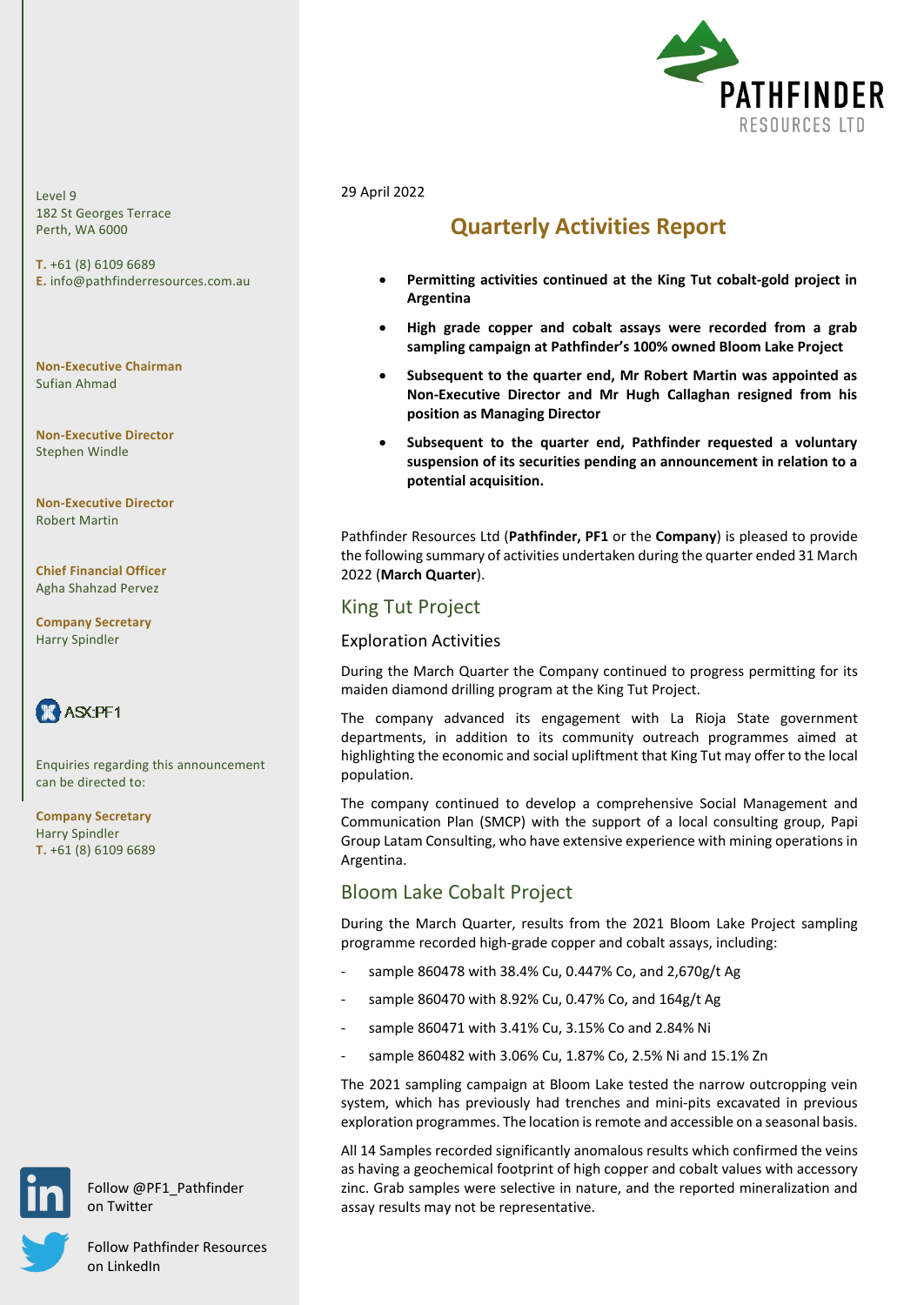

| <b>Analyte Symbol</b> | Au    | Ag    | Co     | Cu      | Ni    | <b>Pb</b> | Zn     | <b>Bi</b>   |
|-----------------------|-------|-------|--------|---------|-------|-----------|--------|-------------|
| <b>Unit Symbol</b>    | ppb   | ppm   | ppm    | ppm     | ppm   | ppm       | ppm    | ppm         |
| 860469                | 18    | 2.8   | 391    | 4,440   | 37    | 17        | 39     | 17          |
| 860470                | 25    | 164   | 4,700  | 89,200  | 878   | 20        | 16     | 630         |
| 860471                | 733   | 66.7  | 31,500 | 34,100  | 2.840 | 84        | 15     | 9,000       |
| 860472                | 9     | 1.6   | 258    | 1,920   | 46    | 5         | 18     |             |
| 860473                | 8     | 27.8  | 340    | 21,000  | 108   | q         | 19     | 139         |
| 860474                | $<$ 5 | 2.5   | 1,490  | 212     | 278   | 36        | 108    | 11          |
| 860475                | 7     | 2.2   | 97     | 138     | 16    | 71        | 47     | q           |
| 860476                | 12    | < 0.2 | 20     | 142     | 43    | 14        | 58     | $\langle$   |
| 860477                | 8     | 0.2   | 65     | 48      | 29    | 6         | 30     | $\langle$ 2 |
| 860478                | 29    | 2.670 | 4,470  | 384,000 | 436   | 32        | 2,260  | $\langle$   |
| 860479                | 12    | 120   | 1,120  | 47,800  | 149   | 133       | 452    | 5           |
| 860480                | 43    | 133   | 18,900 | 11,700  | 2,770 | 52        | 143    | 59          |
| 860481                | 92    | 446   | 13,500 | 55,400  | 1,660 | 20        | 77     | 74          |
| 860482                | 32    | 142   | 18.700 | 30.600  | 2.550 | 374       | 15.100 | 39          |

*Figure 1: Bloom Lake 2021 Sample results*

A list of the samples noting the locations is attached to the Company's announcement of 3 February 2022. All samples were submitted to Activation Laboratories Ltd in Timmins, Ontario. ActLabs is accredited to ISO/IEC 17025, CALA, CCIL by Standards Council of Canada. Gold (Au) results were determined by 30g fire assay, Actlabs method 1A2. A separate sample split was assayed by method 1E3, aqua regia digest then multi-element ICP-OES for a full suite of trace elements. Silver (Ag), Cobalt (Co), Copper (Cu) and Zinc (Zn) results were additionally determined by method 8-AR which is also aqua regia ICP-OES but uses dilution appropriate to determine higher grade materials.

All of the assays are partial because of the aqua regia digest; however, they are close to total for sulphide minerals and are appropriate in the context of exploration grab samples.

In addition, minimum expenditure requirements were confirmed to have been met by Pathfinder to maintain the Bloom Lake Project in good standing.



*Figure 2: Bloom Lake project map with sampling positions*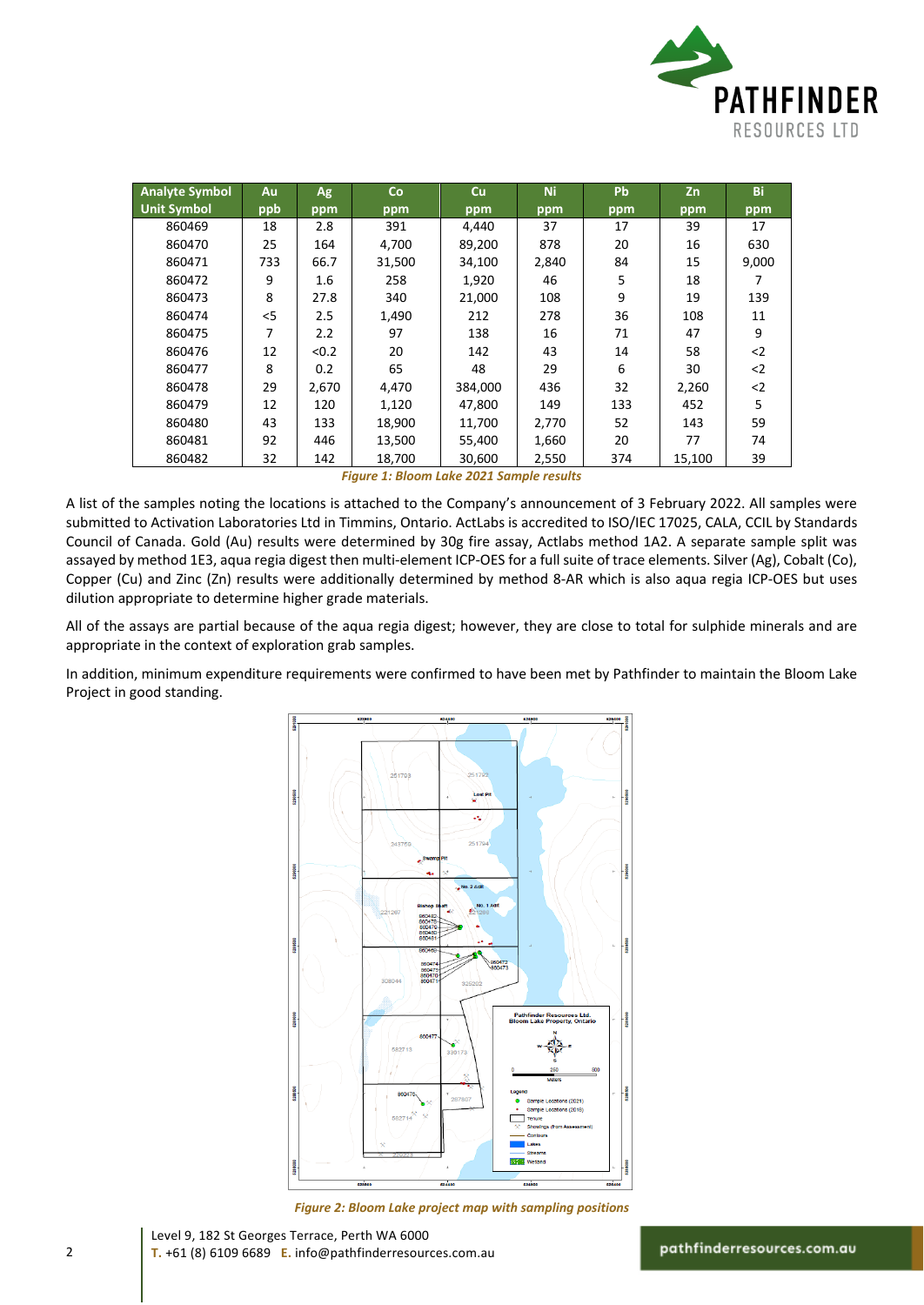

## **Corporate**

### Board and Management Appointments

Post the March Quarter, the Company's management team has been significantly strengthened with the appointment of Mr Robert Martin as a non-executive director.

Mr Robert Martin is a commercial businessman with over 25 years' experience across a broad range of sectors including, mining, manufacturing, mining services and capital markets. Mr Martin previously operated a highly successful mining services company which became a leading provider of products and services to the mining industry with offices and operations located globally in key mining hubs. Mr Martin now runs a family office in Western Australia with a focus on investing and supporting emerging private and public businesses and currently holds the positions of Non-Executive Chairman at ASX-listed Critical Resources Limited (ASX: CRR) and Non-Executive Director at Parkd Limited (ASX: PKD). The Board considers Mr Martin to be an independent director

Additionally, Mr Hugh Callaghan resigned from his position as Managing Director. Mr Callaghan will continue to provide consultancy services to the Company as required.

#### Business Development

Subsequent to the quarter end, Pathfinder requested a trading halt and voluntary suspension of its securities pending an announcement in relation to a potential acquisition.

The Company continues to actively review additional opportunities and partnerships that have a strategic fit for the Company and that have the potential to deliver value for shareholders.

#### Finance

The Appendix 5B quarterly cashflow report for the March Quarter is submitted separately.

The Group closed the March Quarter with a cash balance of \$1,520k. Exploration expenditure during the quarter totalled \$73k *(unaudited).*

#### Use of Funds

A comparison of the Company's actual expenditure since admission to the Official List of ASX on 30 October 2020 to 31 March 2022 against estimated expenditure in the Use of Funds statement in the Prospectus is set out below in accordance with ASX Listing Rule 5.3.4. The table also shows the Company's expenditure for the March Quarter, as required by ASX Listing Rule 5.3.1:

|                                                           | Prospectus | Expenditure     | Mar Qtr   |
|-----------------------------------------------------------|------------|-----------------|-----------|
|                                                           |            | since admission |           |
| Preliminary on ground exploration at the King Tut Project | 598,169    | 514,175         | 26,919    |
| Drilling at the King Tut Project                          | 2,340,422  | 149,155         | 45,658    |
| King Tut Project management costs                         | 400,000    | 364,629         | 11,456    |
| Repayment of debt to creditors                            | 550,000    | 579,951         |           |
| M&A budget for complementary assets                       | 749,859    | 88,904          | 40,678    |
| Expenses of the Offers <sup>1</sup>                       | 510,000    | 860,817         |           |
| Administration costs                                      | 700,000    | 1,183,347       | 242,123   |
| Working capital <sup>2</sup>                              | 460,051    | 1,047,480       | (48, 942) |
|                                                           | 6,308,501  | 4.788.459       | 317,892   |

#### *1. Expenses of the Offers – variance \$350,817*

As reported in the quarter ended 31 December 2020, Additional Legal, Compliance and Regulatory costs associated with the offer.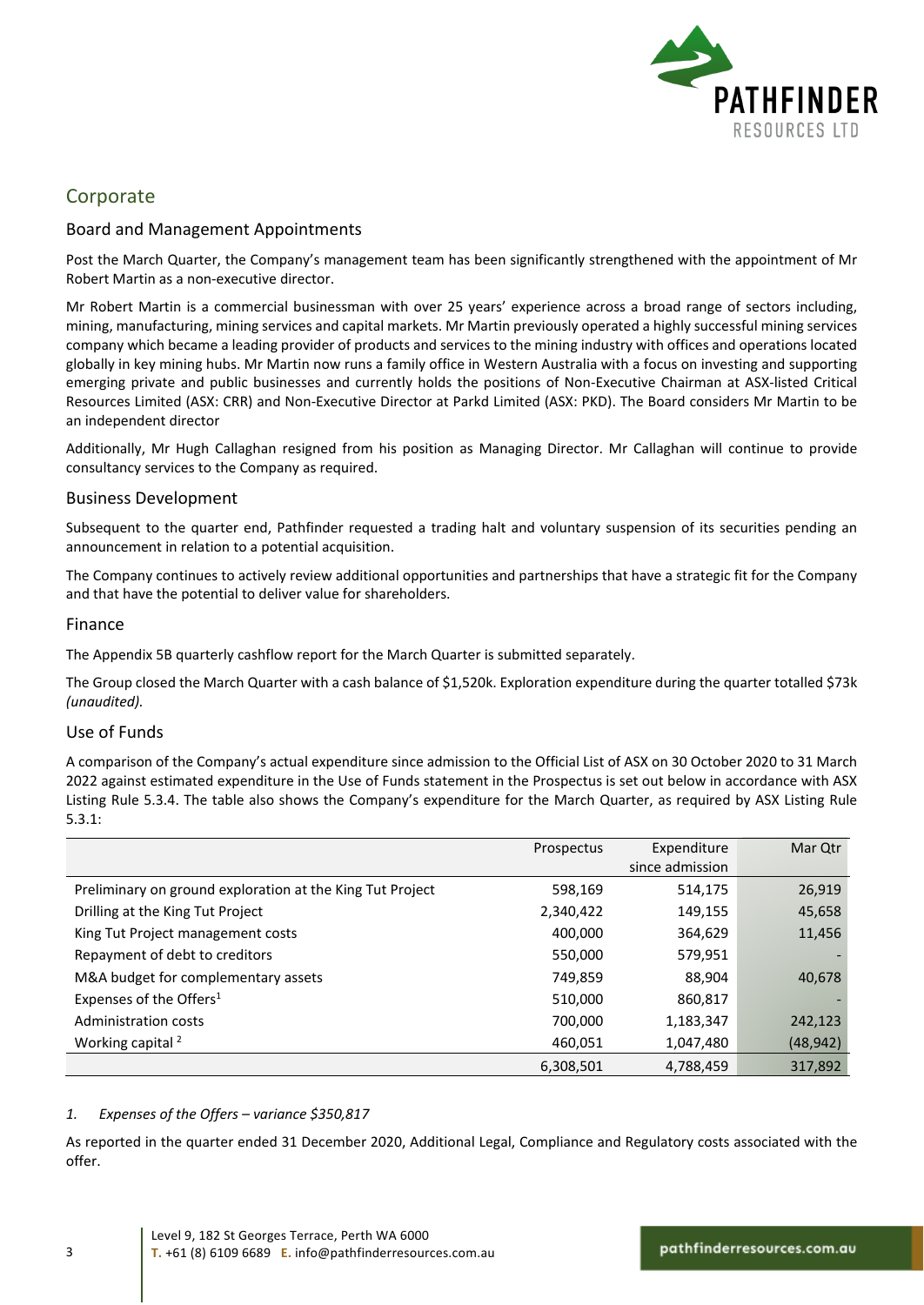

#### *2. Working Capital – Legal Fees Airguide*

Included against the Working Capital budget are the legal fees associated with the defence of the Airguide claim and filings as required by SIAC prior to commencement of the Arbitration Hearing. At the date of this announcement the matter has not been heard before the Arbitrator.

#### Payments to Related Parties

Pursuant to section 6 of the Company's Appendix 5B, and as required under ASX Listing Rule 5.3.5, during the Quarter the Company paid \$103k in current Directors' fees.

#### Capital structure

The capital structure at the end of the March Quarter is as follows:

- 57,968,163 Ordinary Shares on issue;
- 7,000,000 Performance Shares on issue.

The Company did not issue any new securities during the March Quarter.

#### Interests in Mining Tenements at 31 Mach 2022

| Location                       | <b>Tenement Reference</b>                                                                                      | <b>Nature of Interest</b> | % Held |
|--------------------------------|----------------------------------------------------------------------------------------------------------------|---------------------------|--------|
| Western Australia <sup>1</sup> | M47/1450                                                                                                       | Granted                   | 36.5%  |
| Canada, Bloom Lake             | 221266, 221267, 229223<br>243759, 251792, 251793<br>251794, 287807, 308044<br>325202, 336173, 582713<br>582714 | Granted                   | 100%   |
| Argentina <sup>2</sup>         | 168-L-1939                                                                                                     | Granted                   | 100%   |
|                                | 66-C-2005                                                                                                      | Granted                   | 100%   |
|                                | 28-L-2011                                                                                                      | Pending approval          | 100%   |

1. Pathfinder's interest in the Hamersley Iron Ore Project is held indirectly by way of its investment held in Equinox Resources Limited.

2. Pathfinder's interest in the Tenements located in the La Rioja Province in Argentina are held through its wholly owned subsidiaries Blue Gold Mining Pty Ltd (BGM) and Sandrino Gold Pty Ltd (SG) which, through their respective Argentine subsidiaries Tres Elementos SA (TESA) and Tecno Minera SA (TMSA), collectively own the Tenements the subject of the King Tut Project.

#### ASX Announcements

This Quarterly Activities Report contains information extracted from ASX market announcements reported in accordance with the 2012 edition of the "Australasian Code for Reporting of Exploration Results, Mineral Resources and Ore Reserves" (2021 JORC Code). Further details (including 2012 JORC Code reporting tables where applicable) of exploration results referred to in this Quarterly Activities Report can be found in the following announcements released during the March quarter on the ASX announcements platform.

- 31 Jan 2022 Quarterly Activities/Appendix 5B Cash Flow Report
- 4 Feb 2022 Bloom Lake Project Sampling Results
- 15 Mar 2022 Half Yearly Report and Accounts

These announcements are available for viewing on the Company's website under the New and Research tab. The Company confirms that it is not aware of any new information or data that materially affects the information included in the original ASX announcements above.

**- END -**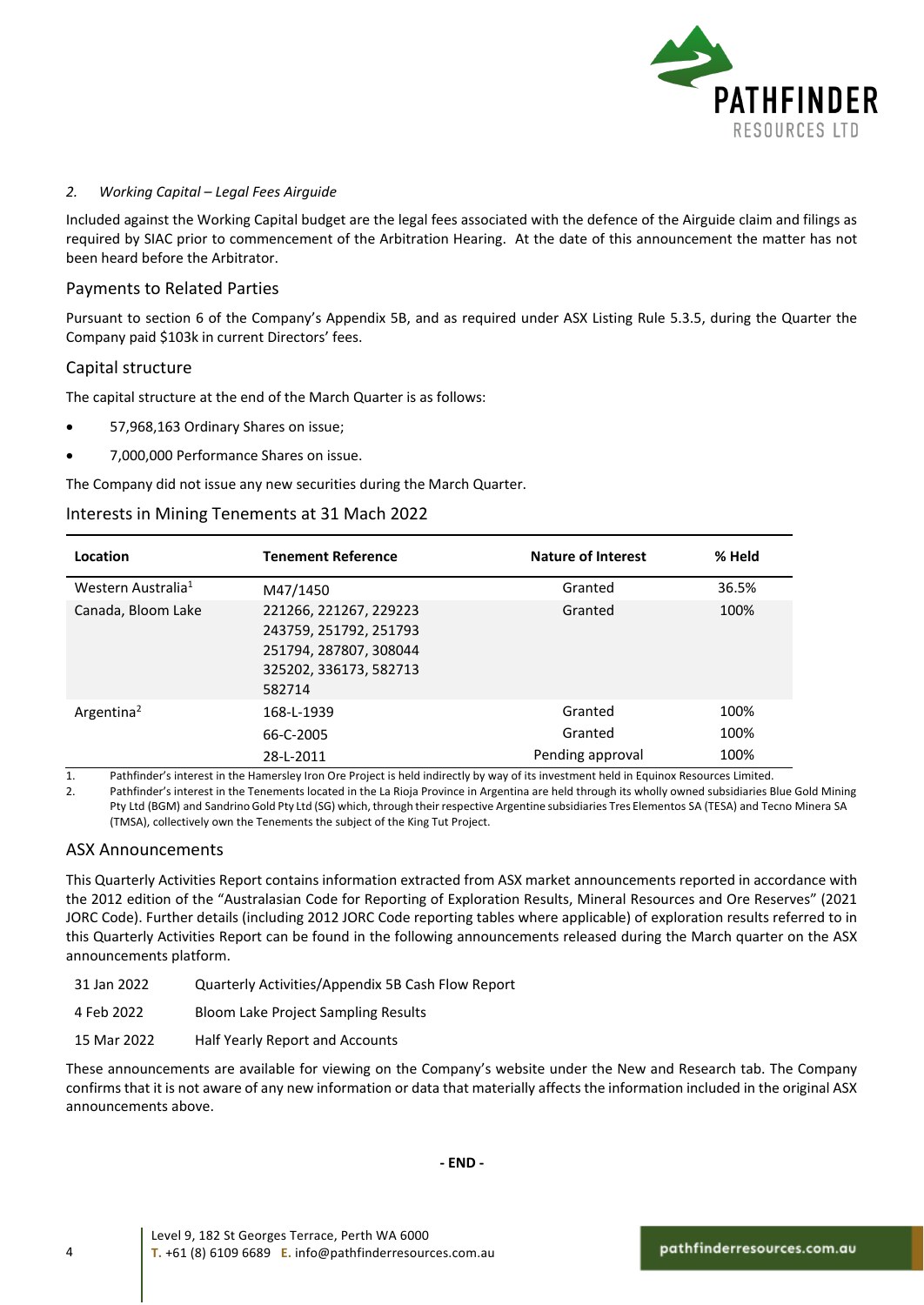

This announcement has been approved by the Board of Pathfinder Resources Ltd.

**For further information, please contact:** Sufian Ahmad | **Non-Executive Chairman Phone**: +61 8 6109 6689

**Email**[: info@pathfinderresources.com.au](mailto:info@pathfinderresources.com.au)

[www.pathfinderresources.com.au](http://www.pathfinderresources.com.au/)

#### **Compliance Statement**

This quarterly report contains information on the King Tut and Bloom Lake Cobalt Projects extracted from an ASX market announcements dated 23 February 2-21, 16 August 2021, 17 August 2021, 29 October 2021, 4 February 2022 and 15 March 2022 released by Pathfinder on 23 February 2021 and reported in accordance with the 2012 edition of the "Australasian Code for Reporting of Exploration Results, Mineral Resources and Ore Reserves" (**JORC Code**). The original market announcement is available to view on www.pathfinderresources.com.au an[d www.asx.com.au.](http://www.asx.com.au/) Pathfinder is not aware of any new information or data that materially affects the information included in the original market announcement and, in the case of estimates of Mineral Resources (as that term is defined in the JORC Code) that all material assumptions and technical parameters underpinning the estimates in the relevant market announcement continue to apply and have not materially changed.

#### **Forward Looking Statements**

Information included in this release constitutes forward-looking statements. Often, but not always, forward looking statements can generally be identified by the use of forward looking words such as "may", "will", "expect", "intend", "plan", "estimate", "anticipate", "continue", and "guidance", or other similar words and may include, without limitation, statements regarding plans, strategies and objectives of management, anticipated production or construction commencement dates and expected costs or production outputs. Forward looking statements inherently involve known and unknown risks, uncertainties and other factors that may cause the Company's actual results, performance and achievements to differ materially from any future results, performance or achievements. Relevant factors may include, but are not limited to, changes in commodity prices, foreign exchange fluctuations and general economic conditions, increased costs and demand for production inputs, the speculative nature of exploration and project development, including the risks of obtaining necessary licenses and permits and diminishing quantities or grades of reserves, political and social risks, changes to the regulatory framework within which the company operates or may in the future operate, environmental conditions including extreme weather conditions, recruitment and retention of personnel, industrial relations issues and litigation. Forward looking statements are based on the Company and its management's good faith assumptions relating to the financial, market, regulatory and other relevant environments that will exist and affect the Company's business and operations in the future. The Company does not give any assurance that the assumptions on which forward looking statements are based will prove to be correct, or that the Company's business or operations will not be affected in any material manner by these or other factors not foreseen or foreseeable by the Company or management or beyond the Company's control. Although the Company attempts and has attempted to identify factors that would cause actual actions, events or results to differ materially from those disclosed in forward looking statements, there may be other factors that could cause actual results, performance, achievements or events not to be as anticipated, estimated or intended, and many events are beyond the reasonable control of the Company. Accordingly, readers are cautioned not to place undue reliance on forward looking statements. Forward looking statements in these materials speak only at the date of issue. Subject to any continuing obligations under applicable law or any relevant stock exchange listing rules, in providing this information the company does not undertake any obligation to publicly update or revise any of the forward-looking statements or to advise of any change in events, conditions or circumstances on which any such statement is based.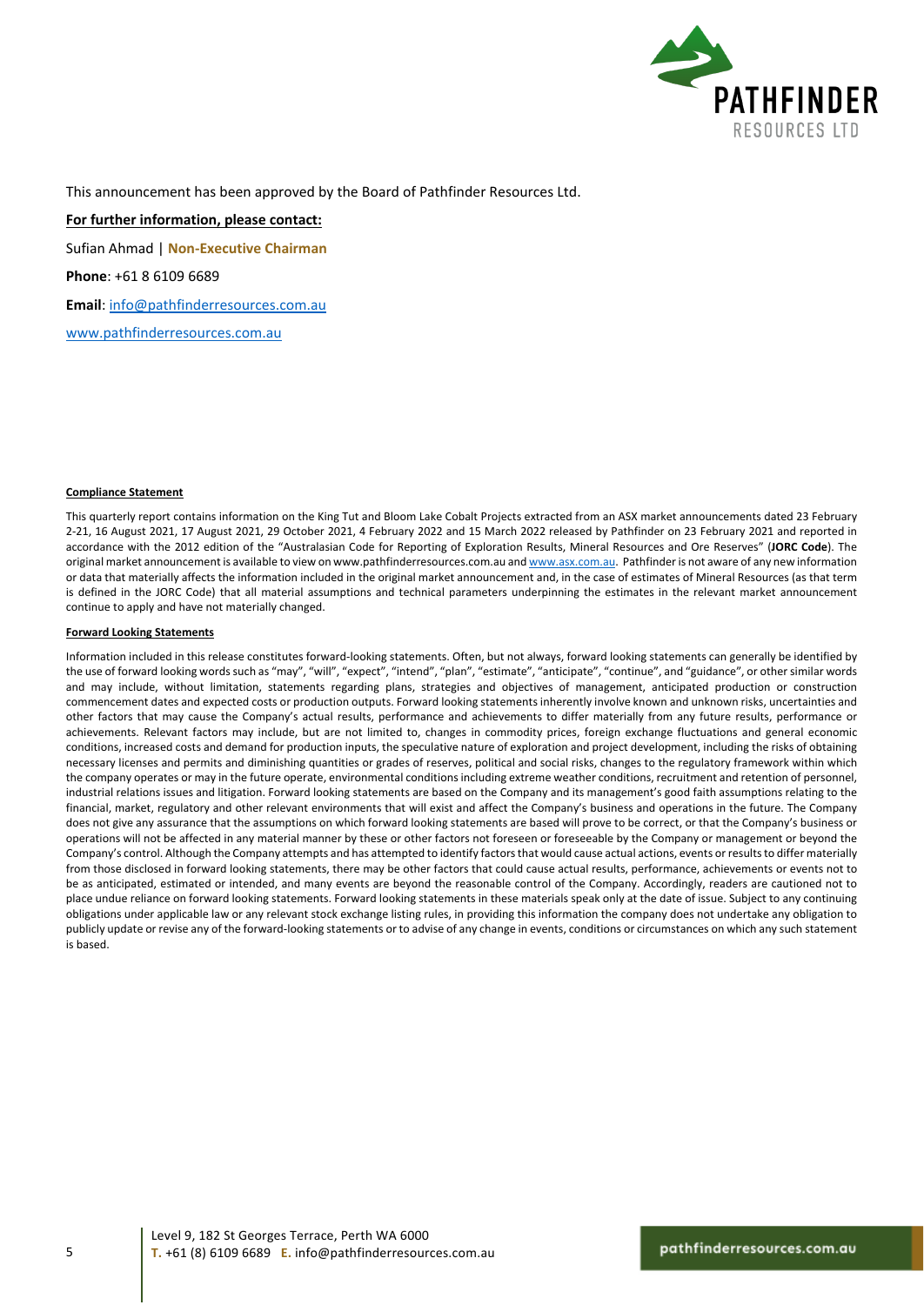# **Appendix 5B**

# **Mining exploration entity or oil and gas exploration entity quarterly cash flow report**

Name of entity

PATHFINDER RESOURCES LTD

ABN Quarter ended ("current quarter")

80 085 905 997 31 MARCH 2022

|     | <b>Consolidated statement of cash flows</b>       | <b>Current quarter</b><br>\$A'000 | Year to date (9)<br>months)<br>\$A'000 |
|-----|---------------------------------------------------|-----------------------------------|----------------------------------------|
| 1.  | Cash flows from operating activities              |                                   |                                        |
| 1.1 | Receipts from customers                           |                                   |                                        |
| 1.2 | Payments for                                      |                                   |                                        |
|     | exploration & evaluation<br>(a)                   | (11)                              | (60)                                   |
|     | (b)<br>development                                |                                   |                                        |
|     | production<br>(c)                                 |                                   |                                        |
|     | staff costs<br>(d)                                | (163)                             | (256)                                  |
|     | (e) administration and corporate costs            | (114)                             | (556)                                  |
| 1.3 | Dividends received (see note 3)                   |                                   |                                        |
| 1.4 | Interest received                                 |                                   | 2                                      |
| 1.5 | Interest and other costs of finance paid          |                                   | (1)                                    |
| 1.6 | Income taxes paid                                 |                                   |                                        |
| 1.7 | Government grants and tax incentives              |                                   |                                        |
| 1.8 | Other (provide details if material)               |                                   |                                        |
|     | - Settlement of Litigation                        | 49                                | (617)                                  |
| 1.9 | Net cash from / (used in) operating<br>activities | (239)                             | (1,488)                                |

| 2.  | Cash flows from investing activities |      |      |
|-----|--------------------------------------|------|------|
| 2.1 | Payments to acquire or for:          |      |      |
|     | entities<br>(a)                      |      |      |
|     | tenements<br>(b)                     |      |      |
|     | property, plant and equipment<br>(c) |      |      |
|     | (d) exploration & evaluation         | (73) | '39' |
|     | investments<br>(e)                   | -    |      |
|     | other non-current assets<br>(f)      |      |      |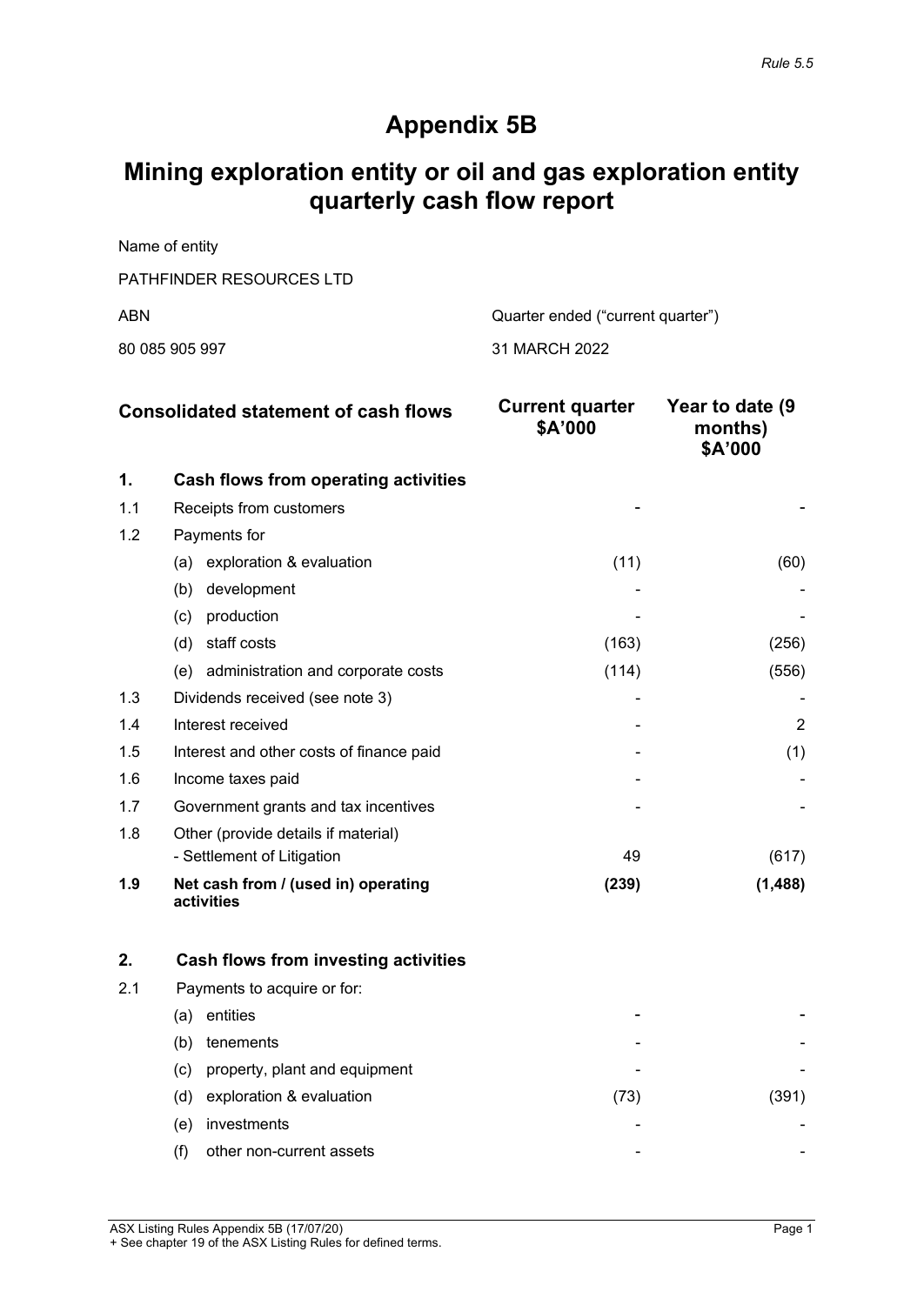|               | <b>Consolidated statement of cash flows</b>       | <b>Current quarter</b><br>\$A'000 | Year to date (9<br>months)<br>\$A'000 |
|---------------|---------------------------------------------------|-----------------------------------|---------------------------------------|
| $2.2^{\circ}$ | Proceeds from the disposal of:                    |                                   |                                       |
|               | entities<br>(a)                                   |                                   |                                       |
|               | tenements<br>(b)                                  |                                   |                                       |
|               | property, plant and equipment<br>(c)              |                                   | 8                                     |
|               | (d)<br>investments                                |                                   |                                       |
|               | other non-current assets<br>(e)                   |                                   |                                       |
| 2.3           | Cash flows from loans to other entities           |                                   | 25                                    |
| 2.4           | Dividends received (see note 3)                   |                                   |                                       |
| 2.5           | Other (provide details if material)               |                                   |                                       |
| 2.6           | Net cash from / (used in) investing<br>activities | (73)                              | (358)                                 |

| 3.   | Cash flows from financing activities                                                       |     |      |
|------|--------------------------------------------------------------------------------------------|-----|------|
| 3.1  | Proceeds from issues of equity securities<br>(excluding convertible debt securities)       |     |      |
| 3.2  | Proceeds from issue of convertible debt<br>securities                                      |     |      |
| 3.3  | Proceeds from exercise of options                                                          |     |      |
| 3.4  | Transaction costs related to issues of equity<br>securities or convertible debt securities |     |      |
| 3.5  | Proceeds from borrowings                                                                   |     |      |
| 3.6  | Repayment of borrowings                                                                    | (6) | (46) |
| 3.7  | Transaction costs related to loans and<br>borrowings                                       |     |      |
| 3.8  | Dividends paid                                                                             |     |      |
| 3.9  | Other (provide details if material)                                                        |     |      |
| 3.10 | Net cash from / (used in) financing<br>activities                                          | (6) | (46) |

|     | Net increase / (decrease) in cash and<br>cash equivalents for the period |       |        |
|-----|--------------------------------------------------------------------------|-------|--------|
| 4.1 | Cash and cash equivalents at beginning of<br>period                      | 1.838 | 3.412  |
| 4.2 | Net cash from / (used in) operating<br>activities (item 1.9 above)       | (239) | (1,488 |
| 4.3 | Net cash from / (used in) investing activities<br>(item 2.6 above)       | (73)  | 358    |
| 4.4 | Net cash from / (used in) financing activities<br>item 3.10 above)       | 66    | 46     |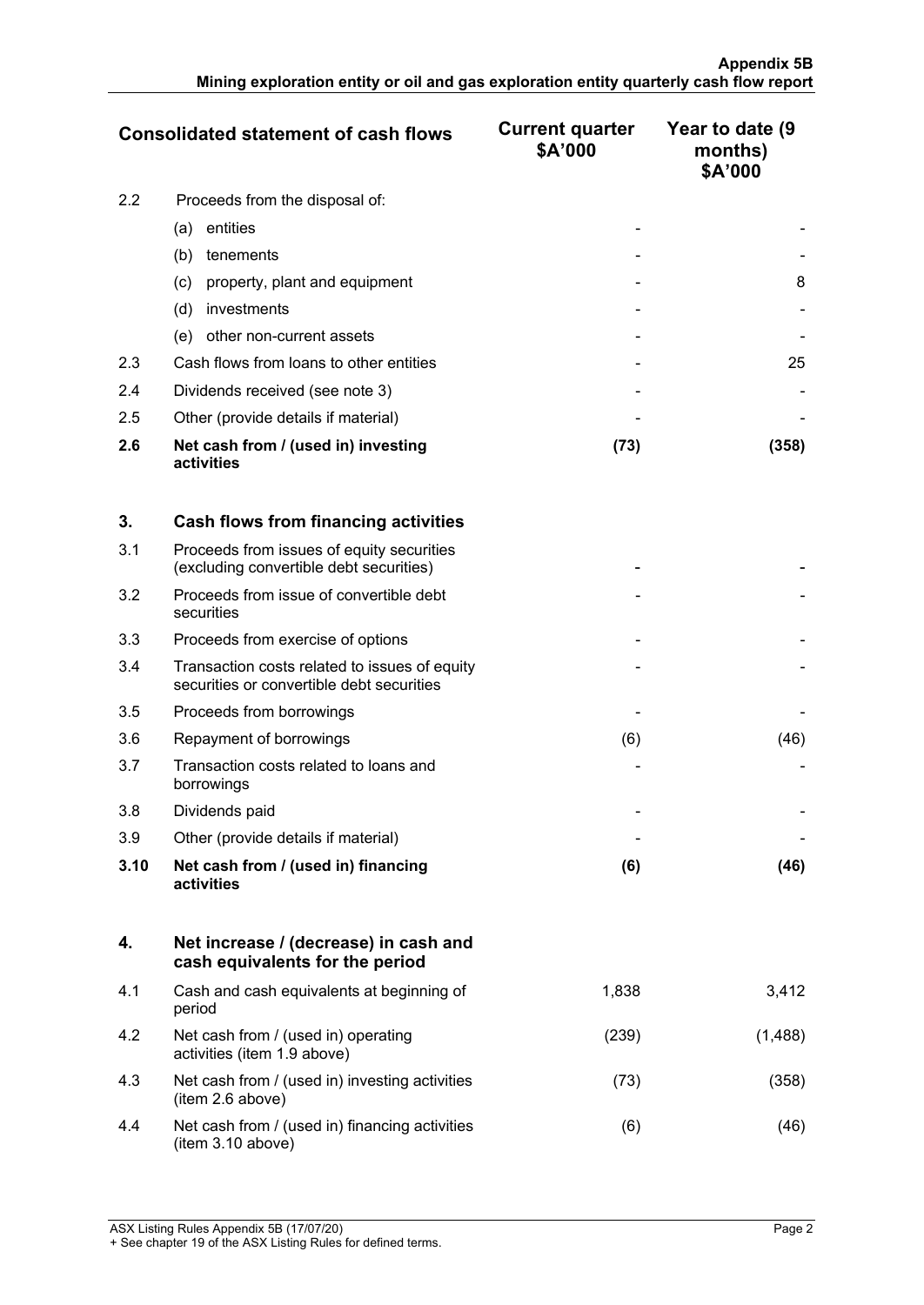| <b>Consolidated statement of cash flows</b> |                                                      | <b>Current quarter</b><br>\$A'000 | Year to date (9)<br>months)<br>\$A'000 |
|---------------------------------------------|------------------------------------------------------|-----------------------------------|----------------------------------------|
| 4.5                                         | Effect of movement in exchange rates on<br>cash held |                                   |                                        |
| 4.6                                         | Cash and cash equivalents at end of<br>period        | 1.520                             |                                        |

| 5.  | Reconciliation of cash and cash<br>equivalents<br>at the end of the quarter (as shown in the<br>consolidated statement of cash flows) to the<br>related items in the accounts | <b>Current quarter</b><br>\$A'000 | <b>Previous quarter</b><br>\$A'000 |
|-----|-------------------------------------------------------------------------------------------------------------------------------------------------------------------------------|-----------------------------------|------------------------------------|
| 5.1 | <b>Bank balances</b>                                                                                                                                                          | 1.520                             | 1.838                              |
| 5.2 | Call deposits                                                                                                                                                                 |                                   |                                    |
| 5.3 | <b>Bank overdrafts</b>                                                                                                                                                        |                                   |                                    |
| 5.4 | Other (provide details)                                                                                                                                                       |                                   |                                    |
| 5.5 | Cash and cash equivalents at end of<br>quarter (should equal item 4.6 above)                                                                                                  | 1,520                             | 1.838                              |

|     | Payments to related parties of the entity and their<br>associates                                                                                           | <b>Current quarter</b><br><b>SA'000</b> |  |  |  |
|-----|-------------------------------------------------------------------------------------------------------------------------------------------------------------|-----------------------------------------|--|--|--|
| 6.1 | Aggregate amount of payments to related parties and their<br>associates included in item 1                                                                  |                                         |  |  |  |
| 6.2 | Aggregate amount of payments to related parties and their<br>associates included in item 2                                                                  |                                         |  |  |  |
|     | Note: if any amounts are shown in items 6.1 or 6.2, your quarterly activity report must include a description of, and an<br>explanation for, such payments. |                                         |  |  |  |
| .61 | Amounts shown relate to Non-Executive Chairman and Non-Executive Director fees<br>payments                                                                  |                                         |  |  |  |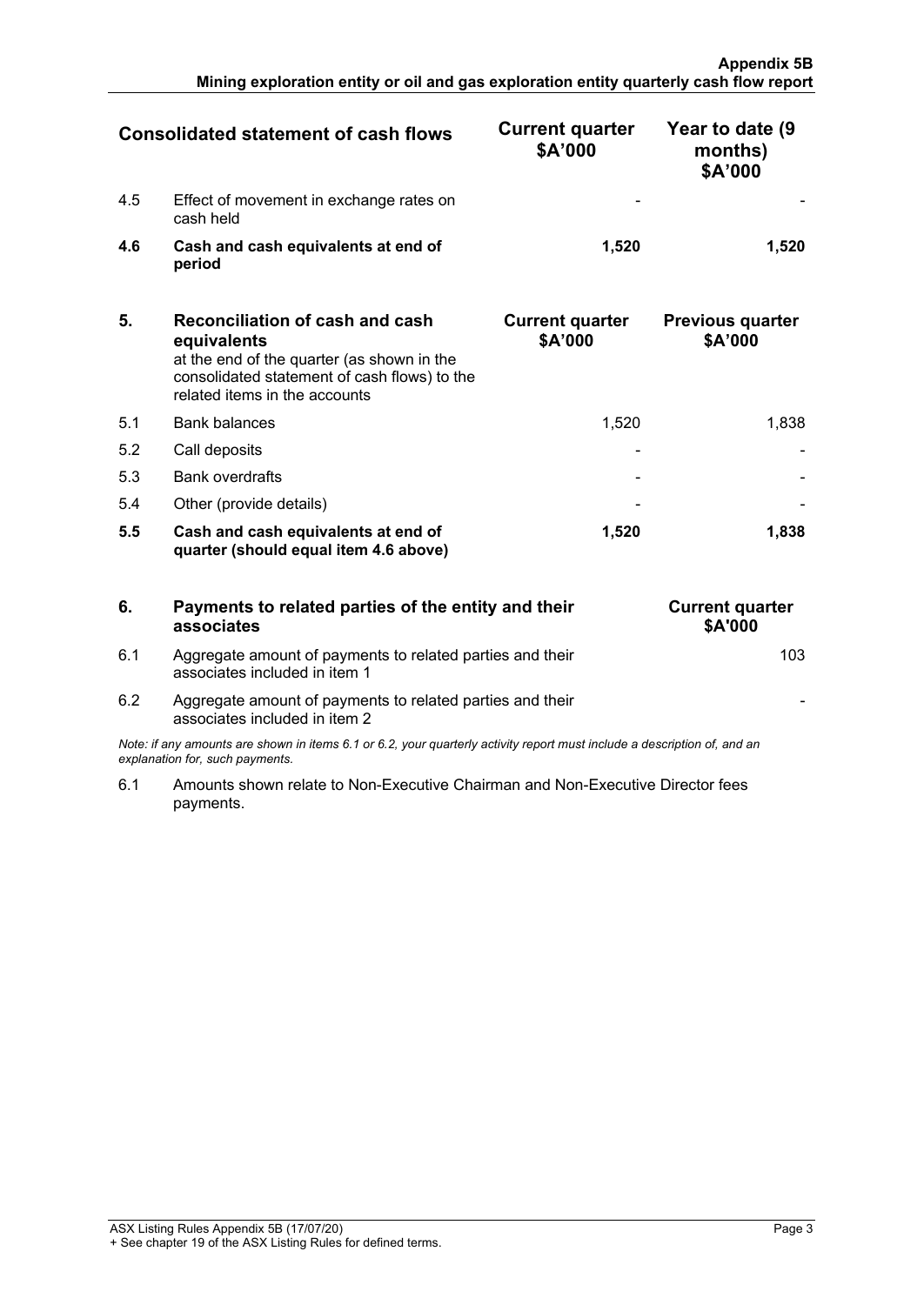#### **Appendix 5B Mining exploration entity or oil and gas exploration entity quarterly cash flow report**

| 7.                                                      | <b>Financing facilities</b><br>Note: the term "facility' includes all forms of financing<br>arrangements available to the entity.<br>Add notes as necessary for an understanding of the<br>sources of finance available to the entity.                                                                                                               | <b>Total facility</b><br>amount at quarter<br>end<br>\$A'000 | Amount drawn at<br>quarter end<br>\$A'000 |  |  |
|---------------------------------------------------------|------------------------------------------------------------------------------------------------------------------------------------------------------------------------------------------------------------------------------------------------------------------------------------------------------------------------------------------------------|--------------------------------------------------------------|-------------------------------------------|--|--|
| 7.1                                                     | Loan facilities                                                                                                                                                                                                                                                                                                                                      | 20                                                           | 20                                        |  |  |
| 7.2                                                     | Credit standby arrangements                                                                                                                                                                                                                                                                                                                          |                                                              |                                           |  |  |
| 7.3                                                     | Other (please specify)                                                                                                                                                                                                                                                                                                                               |                                                              |                                           |  |  |
| 7.4                                                     | <b>Total financing facilities</b>                                                                                                                                                                                                                                                                                                                    |                                                              |                                           |  |  |
| 7.5                                                     | Unused financing facilities available at quarter end                                                                                                                                                                                                                                                                                                 |                                                              |                                           |  |  |
| 7.6                                                     | Include in the box below a description of each facility above, including the lender, interest<br>rate, maturity date and whether it is secured or unsecured. If any additional financing<br>facilities have been entered into or are proposed to be entered into after quarter end,<br>include a note providing details of those facilities as well. |                                                              |                                           |  |  |
| Comprise Insurance Premium Funding for the FY2022 year. |                                                                                                                                                                                                                                                                                                                                                      |                                                              |                                           |  |  |

| 8.  | Estimated cash available for future operating activities                                                                                                                                                                        | \$A'000 |       |
|-----|---------------------------------------------------------------------------------------------------------------------------------------------------------------------------------------------------------------------------------|---------|-------|
| 8.1 | Net cash from / (used in) operating activities (item 1.9)                                                                                                                                                                       |         | (239) |
| 8.2 | (Payments for exploration & evaluation classified as investing<br>activities) (item 2.1(d))                                                                                                                                     |         | (73)  |
| 8.3 | Total relevant outgoings (item $8.1 +$ item $8.2$ )                                                                                                                                                                             |         | (312) |
| 8.4 | Cash and cash equivalents at quarter end (item 4.6)                                                                                                                                                                             | 1,520   |       |
| 8.5 | Unused finance facilities available at quarter end (item 7.5)                                                                                                                                                                   |         |       |
| 8.6 | Total available funding (item $8.4 +$ item $8.5$ )<br>1,520                                                                                                                                                                     |         |       |
| 8.7 | Estimated quarters of funding available (item 8.6 divided by<br>item $8.3$ )                                                                                                                                                    |         | 4.88  |
|     | Note: if the entity has reported positive relevant outgoings (ie a net cash inflow) in item 8.3, answer item 8.7 as "N/A".<br>Otherwise, a figure for the estimated quarters of funding available must be included in item 8.7. |         |       |
| 8.8 | If item 8.7 is less than 2 quarters, please provide answers to the following questions:                                                                                                                                         |         |       |
|     | 8.8.1<br>Does the entity expect that it will continue to have the current level of net operating<br>cash flows for the time being and, if not, why not?                                                                         |         |       |
|     | Answer: Not Applicable                                                                                                                                                                                                          |         |       |
|     | 8.8.2<br>Has the entity taken any steps, or does it propose to take any steps, to raise further<br>cash to fund its operations and, if so, what are those steps and how likely does it<br>believe that they will be successful? |         |       |
|     | Answer: Not applicable                                                                                                                                                                                                          |         |       |
|     | 8.8.3<br>Does the entity expect to be able to continue its operations and to meet its business<br>objectives and, if so, on what basis?                                                                                         |         |       |
|     | Answer: Not Applicable                                                                                                                                                                                                          |         |       |
|     | Note: where item 8.7 is less than 2 quarters, all of questions 8.8.1, 8.8.2 and 8.8.3 above must be answered.                                                                                                                   |         |       |